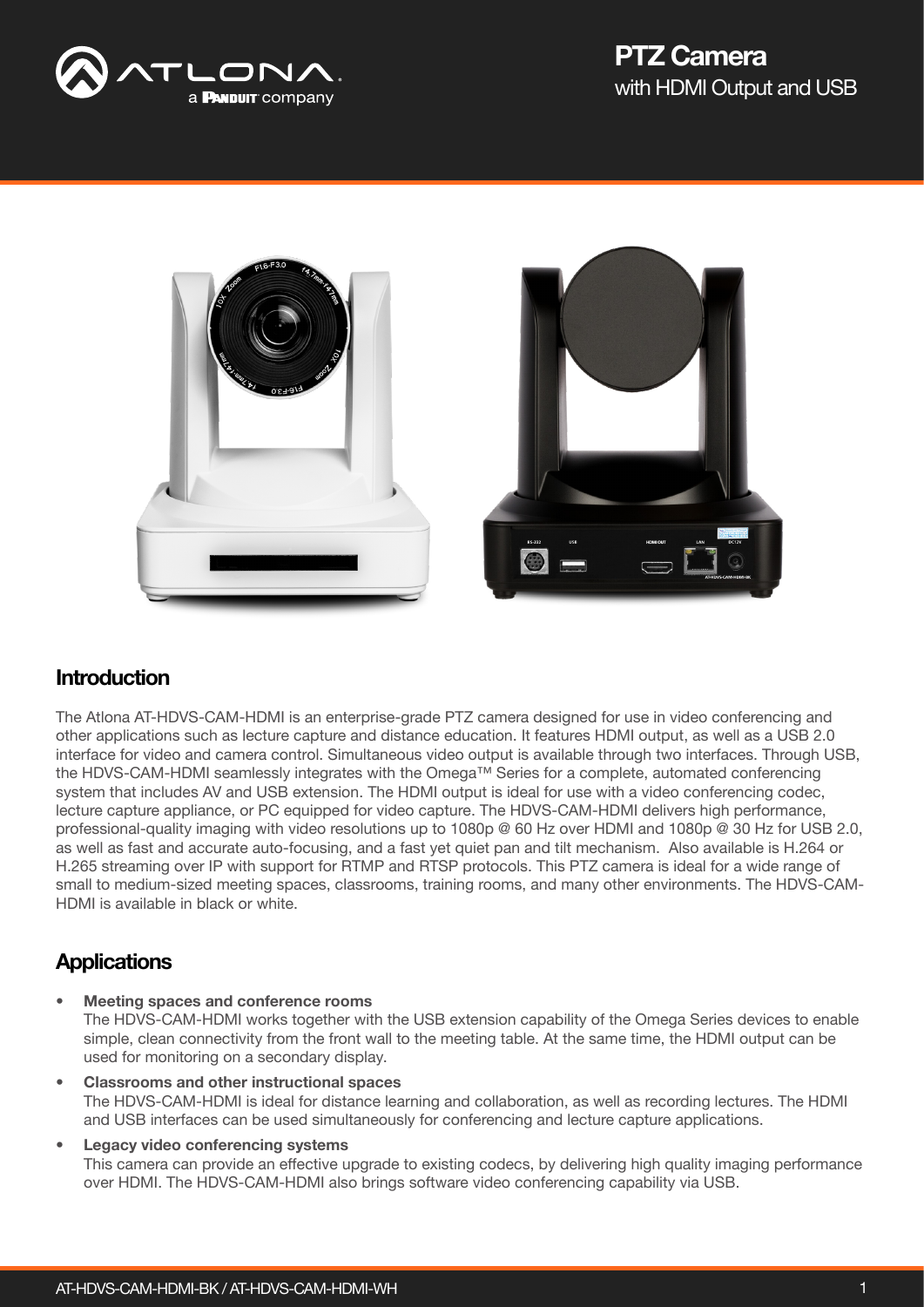

### Key Features

- Designed for video conferencing and other applications such as lecture capture and distance education.
- HDMI output.
- USB 2.0 interface for video and camera control.
- Simultaneous video output over HDMI and USB.
- Universal PC compatibility through standard UVC 1.1 (USB Video Class) driver.
- Works with popular soft codec and UC clients such as Microsoft® Teams, Zoom™, BlueJeans™, Slack™, WebEx®, and GoToMeeting®.
- Up to 255 camera presets available, 10 accessible from IR remote.
- Supports VISCA, Pelco-D, and Pelco-P camera control protocols.
- H.264 and H.265 video over IP network streaming available, with support for RTMP and RTSP protocols.
- Fast and accurate auto focus, plus auto white balance and auto exposure modes.
- Fast and quiet pan and tilt mechanism.
- Picture controls available for brightness, color, saturation, contrast, sharpness, and gamma.
- Easy, GUI-based configuration using integrated web server.
- TCP/IP, RS-232, USB, and IR control convenient handheld IR remote control included.
- Delivers HD video resolutions including 1080p @ 60 Hz (176x144 up to 1080p @ 30 Hz over USB 2.0).
- High performance imaging, fine detail, and color rendering with 1/2.8" low-noise, HD CMOS sensor.
- Multi-element zoom lens with 10x optical zoom and a 60.9° horizontal field of view.
- Camera can be mounted on a wall, or inverted for ceiling installation with the optional AT-HDVS-CAM-CMNT ceiling mount kit.
- Includes installation guide, wall mounting bracket, IR remote control, 2 meter (6.5 foot) USB Type-A male to male cable, VISCA to RS-232 DB-9 adapter, lens cap, and external universal power supply.
- Available in black or white.
- Three-year limited product warranty.<sup>[\(1\)](#page-3-0)</sup>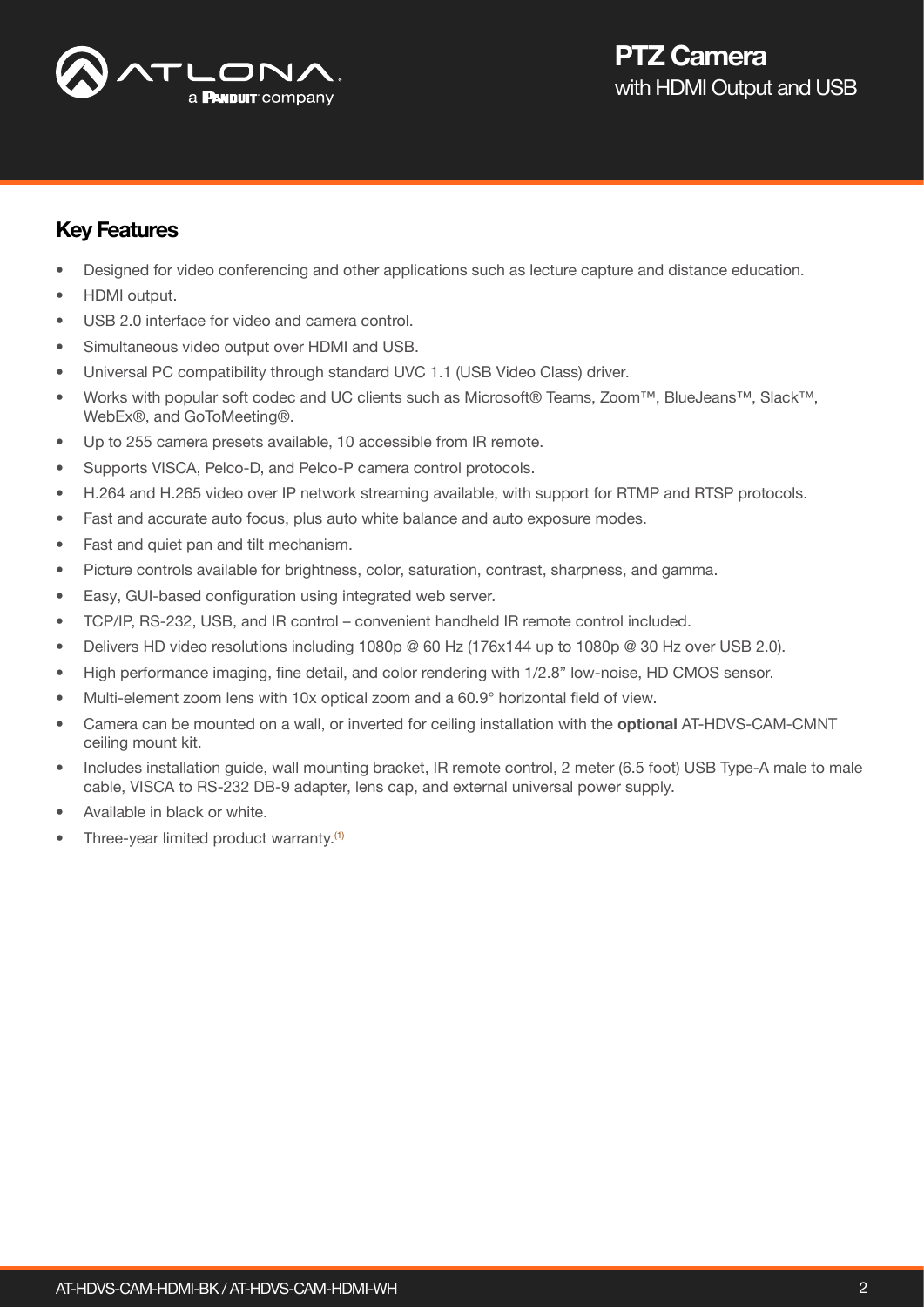

# **Specifications**

| Video                       |                                                                                                |
|-----------------------------|------------------------------------------------------------------------------------------------|
| Signal                      | <b>USB</b>                                                                                     |
| <b>HD</b>                   | 1920x1080p@60/59.97/50/30/29.97/25 Hz<br>1920x1080i@60/59.94/50 Hz<br>1280x720p@60/59.94/50 Hz |
| Color Space                 | YUV, RGB                                                                                       |
| Chroma Subsampling          | 4:4:4, 4:2:2, 4:2:0                                                                            |
|                             |                                                                                                |
| Streaming                   |                                                                                                |
| Video Compression           | H.264 / H.265                                                                                  |
| Protocol                    | TCP, UDP, RTMP, RTSP                                                                           |
| <b>Bitrate</b>              | 46 kbps - 40960 kbps                                                                           |
| <b>Compression Profiles</b> | BP, MP, HP                                                                                     |
| <b>Bitrate Control</b>      | <b>VBR</b>                                                                                     |
| Multi-Stream                | Main Stream / Sub Stream (simultaneous stream output) <sup>(2)</sup>                           |
| Latency                     | 175 ms                                                                                         |
|                             |                                                                                                |
| Camera<br>Sensor            | 1/2.8" HD CMOS                                                                                 |
| <b>Effective Pixels</b>     |                                                                                                |
|                             | 16:9, 2.07 MP<br>$f = 4.7 \sim 47$ mm                                                          |
| Optical Zoom                |                                                                                                |
| <b>View Angle</b>           | 6.43° (telephoto), 60.9° (wide-angle)                                                          |
| Av                          | $f/1.6 - f/3.0$                                                                                |
| Digital Zoom                | 10X                                                                                            |
| Minimum Illumination        | 0.5 lm (f/1.8 with AGC On)                                                                     |
| <b>DNR</b>                  | 2D/3D                                                                                          |
| <b>White Balance</b>        | Auto / Manual / One Push / 3000 K / 4000 K / 5000 K / 6500 K                                   |
| Focus                       | Auto / Manual                                                                                  |
| Aperture                    | Auto / Manual                                                                                  |
| <b>Electronic Shutter</b>   | Auto / Manual                                                                                  |
| <b>BLC</b>                  | ON / OFF                                                                                       |
| <b>WDR</b>                  | Off / Dynamic Level Adjustment                                                                 |
|                             |                                                                                                |
| Camera<br>Video Adjustment  | Brightness, Color, Saturation, Contrast, Sharpness, B/W Mode, Gamma Curve                      |
|                             | $> 55$ dB                                                                                      |
| <b>SNR</b>                  |                                                                                                |
| <b>PTZ</b>                  |                                                                                                |
| Pan Rotation                | $± 170^{\circ}$                                                                                |
| <b>Tilt Rotation</b>        | $-30^{\circ} \sim +90^{\circ}$                                                                 |
| Pan Control Speed           | $0.1 - 180^{\circ}$ / sec                                                                      |
| <b>Tilt Control Speed</b>   | $0.1 - 80^{\circ}$ / sec                                                                       |
| <b>Preset Speed</b>         | Pan: 60° / sec, Tilt: 30° / sec                                                                |
| Preset Number               | 255 (10 presets using the included IR remote control)                                          |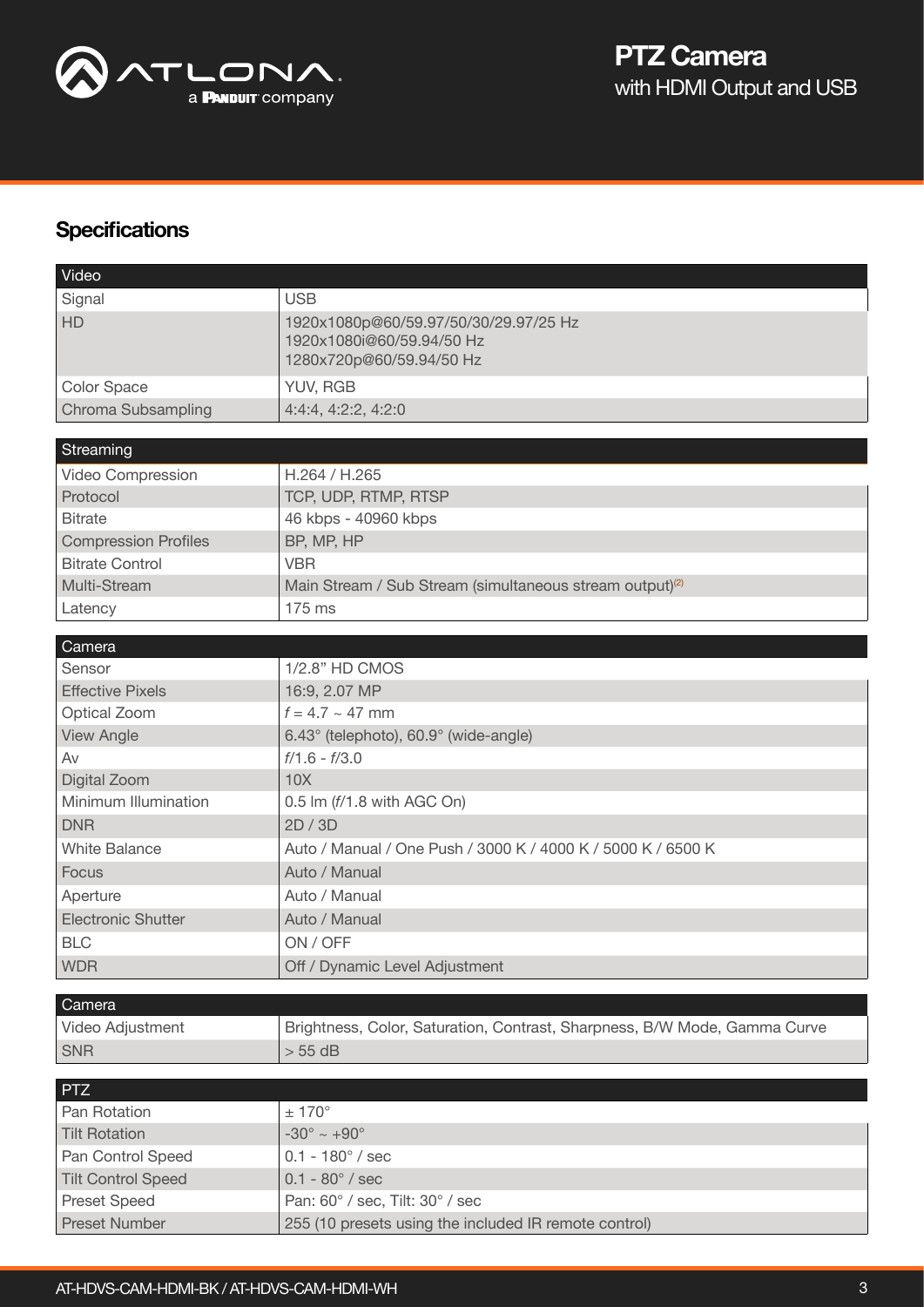

| Connectors                     |                                 |                    |
|--------------------------------|---------------------------------|--------------------|
| <b>HDMI OUT</b>                | 1 - Type A, 19-pin, female      |                    |
| <b>USB</b>                     | 1 x USB, Type A                 |                    |
| LAN                            | 1 x RJ45, 100Base-T             |                    |
| <b>RS-232</b>                  | 2 x 9-pin DIN                   |                    |
| 12VDC                          | 1 x HEC3800                     |                    |
|                                |                                 |                    |
| Temperature                    | Fahrenheit                      | <b>Celsius</b>     |
| Operating                      | 14 to 122                       | $-10$ to $50$      |
| Storage                        | $-14$ to $140$                  | $-10$ to 60        |
| <b>Operating Humidity (RH)</b> | 20% to 80%, non-condensing      |                    |
| Storage Humidity (RH)          | 20% to 95%, non-condensing      |                    |
|                                |                                 |                    |
| Power                          |                                 |                    |
| Consumption                    | 12 W                            |                    |
| Supply                         | Input: 110 - 220 V AC, 50/60 Hz |                    |
|                                | Output: 12 V DC, 1 A            |                    |
|                                | Inches                          | <b>Millimeters</b> |
| Dimensions (H x W x D)         |                                 |                    |
| Unit                           | $6.59 \times 5.90 \times 5.90$  | 167.5 x 150 x 150  |
| Power Supply (AT-PS-122-NL)    | $1.26 \times 1.97 \times 3.7$   | 32.05 x 50 x 94    |
| Weight                         | Pounds                          | Kilograms          |
| Device                         | 3.08                            | 1.4                |
|                                |                                 |                    |
| Certification                  |                                 |                    |
| Device                         | CE, FCC                         |                    |
|                                |                                 |                    |

#### **Accessories**

| <b>SKU</b>       | Description                            |  |
|------------------|----------------------------------------|--|
| AT-HDVS-CAM-CMNT | Ceiling Mount Kit for AT-HDVS-CAM      |  |
| LAT-LC-H2H-1M    | LinkConnect 1 Meter HDMI to HDMI Cable |  |
| AT-LC-H2H-2M     | LinkConnect 2 Meter HDMI to HDMI Cable |  |
| LAT-LC-H2H-3M    | LinkConnect 3 Meter HDMI to HDMI Cable |  |

#### **Footnotes**

- <span id="page-3-0"></span>(1) PTZ motor is covered for 3 years.
- <span id="page-3-1"></span>(2) Tested using VLC media player connected to the camera.